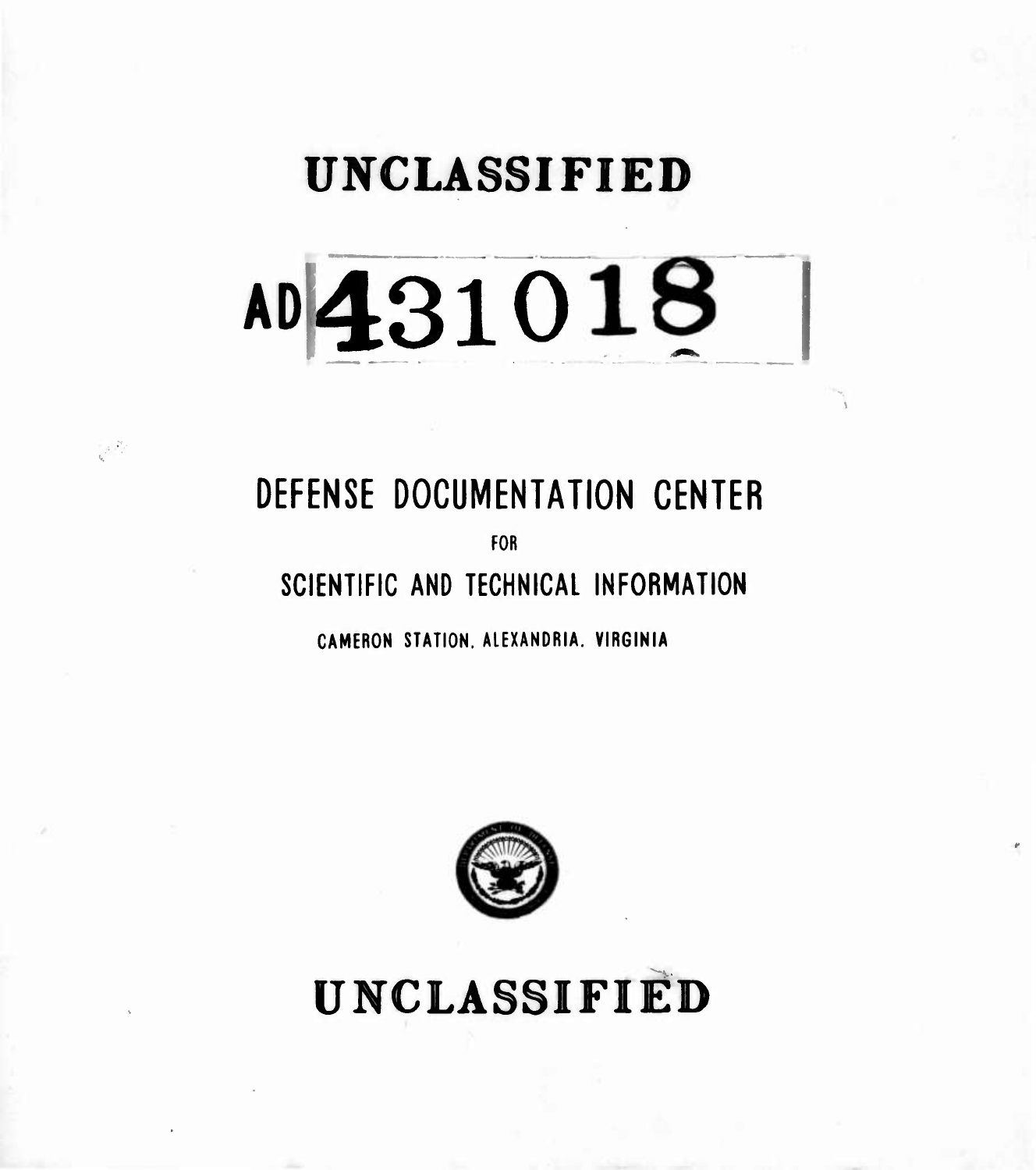**NOTICE: When govermnent or other drurlagi, specifications or other date are used for any puxpose other than In connection with a definitely related government procurement operation, the U. S. Oovemment thereby Incurs no responsibility, nor any obligation vhatsoever; and the feet that the Oovemment may have fontulated, furnished, or in any way supplied the said drawings, specifications, or other data is not to be regarded by implication or othervise as in any manner licensing the holder or any other person or coxporation, or conveying any rights or permission to manufacture, use or sell any patented invention that may in any way be related thereto.**

.

**.**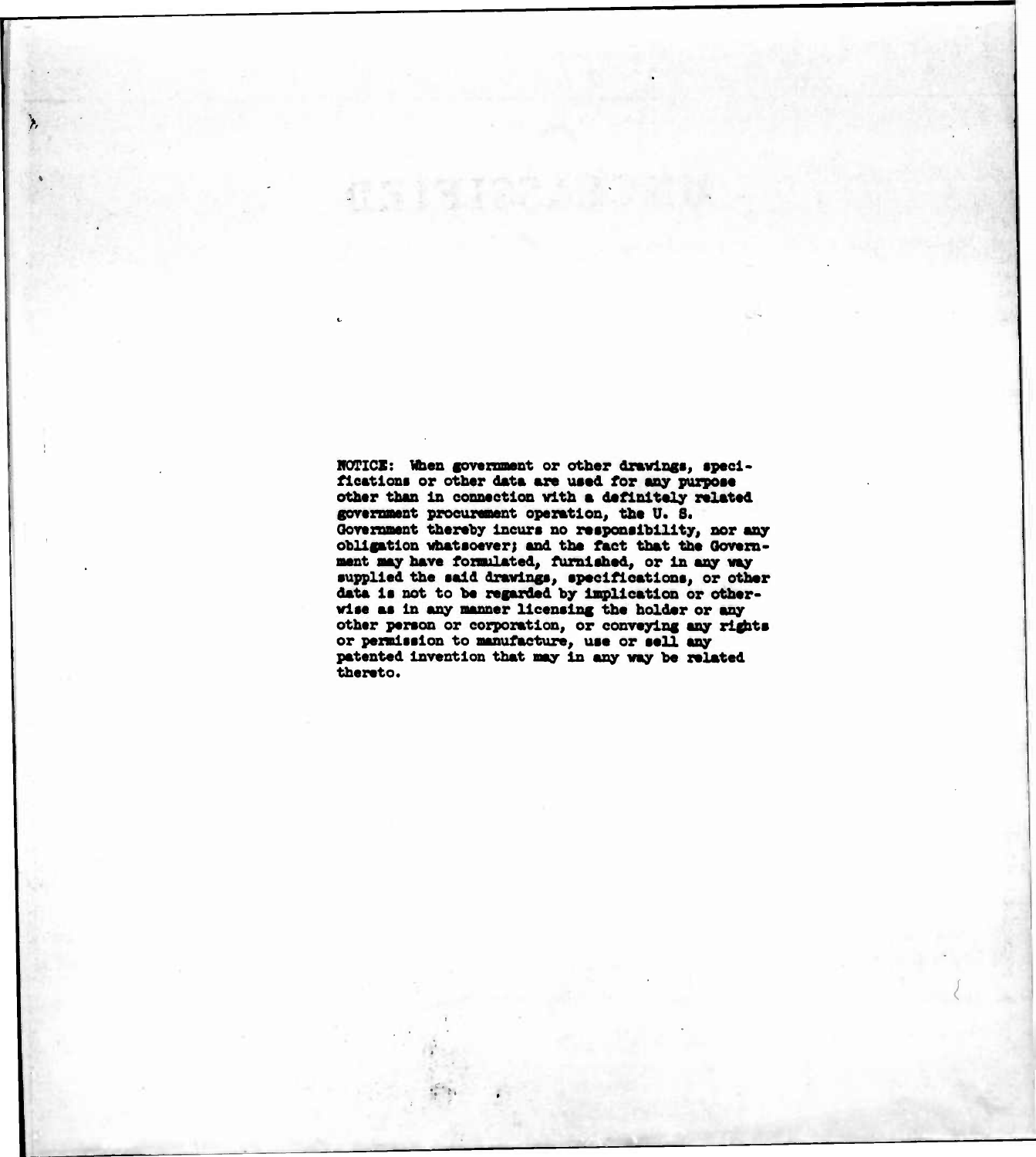**D1-82-0326**

#### BOEING<sup>SCIENTIFIC</sup> **RES EARCH** TIFIC<br>RCH<br>ATORIES

**£V~?**

### **Norms and Condition Numbers**

**DDC fi'ii ^ <sup>I</sup> WAR <sup>9</sup> ^^ i.ia«-J ,** *w\** **\***

**00**

**O**

**CO**

**O**

**8 Q**

**1** *en*

**00**

**o**

CO

**^1**

**^SJ Albert W. Marshall Ingram Olkin**

**Mathematics Research**

**February 1964**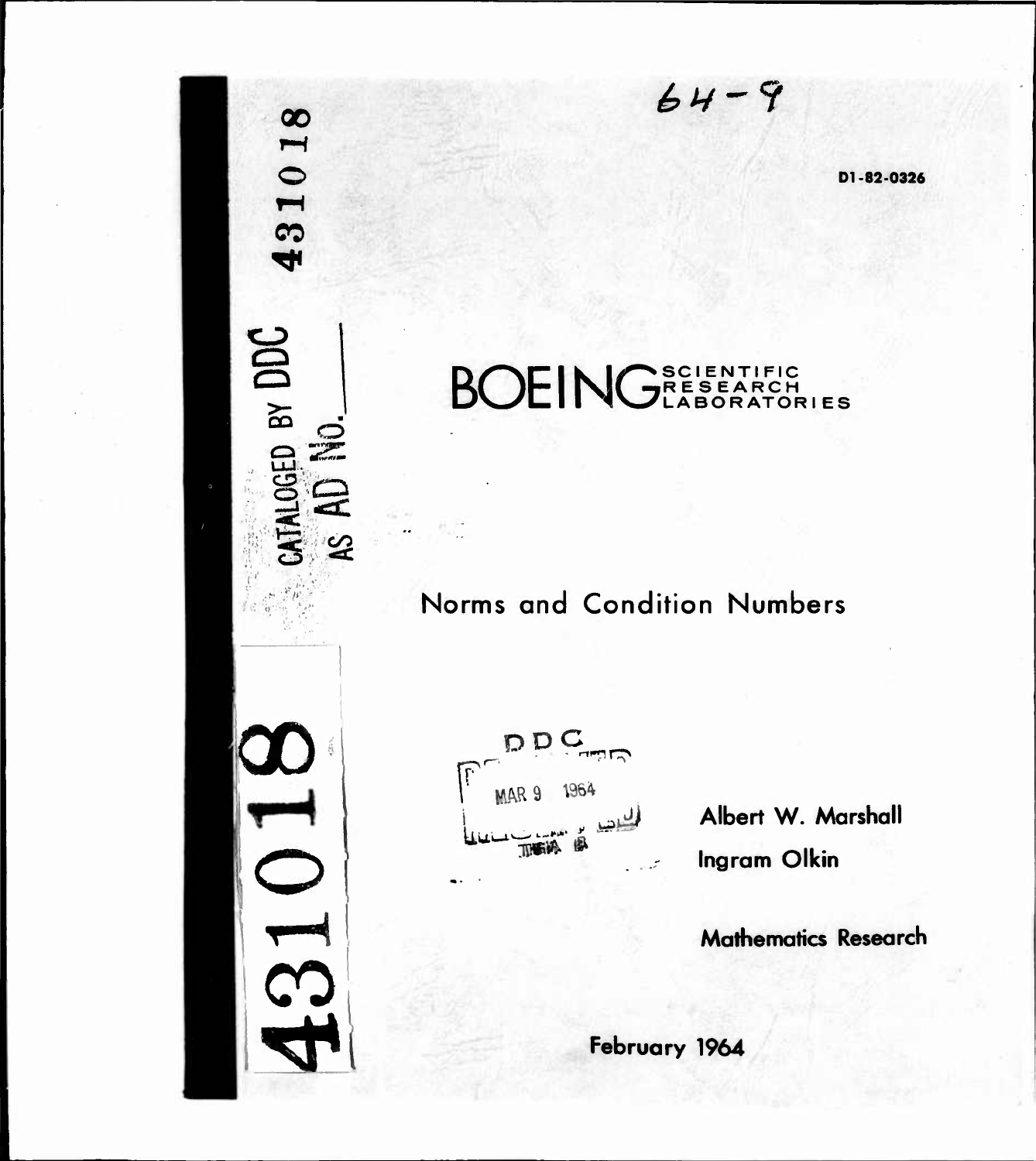Dl-82-0326

#### NORMS AND CQNDITICN NUMBERS by

Albert W. Marshall Mathematics Research Laboratory

and

Ingram Olkln Stanford University

Mathematical Note No. 334-

Mathematics Research Laboratory BOEING SCIENTIFIC RESEARCH LABORATORIES

February 1964.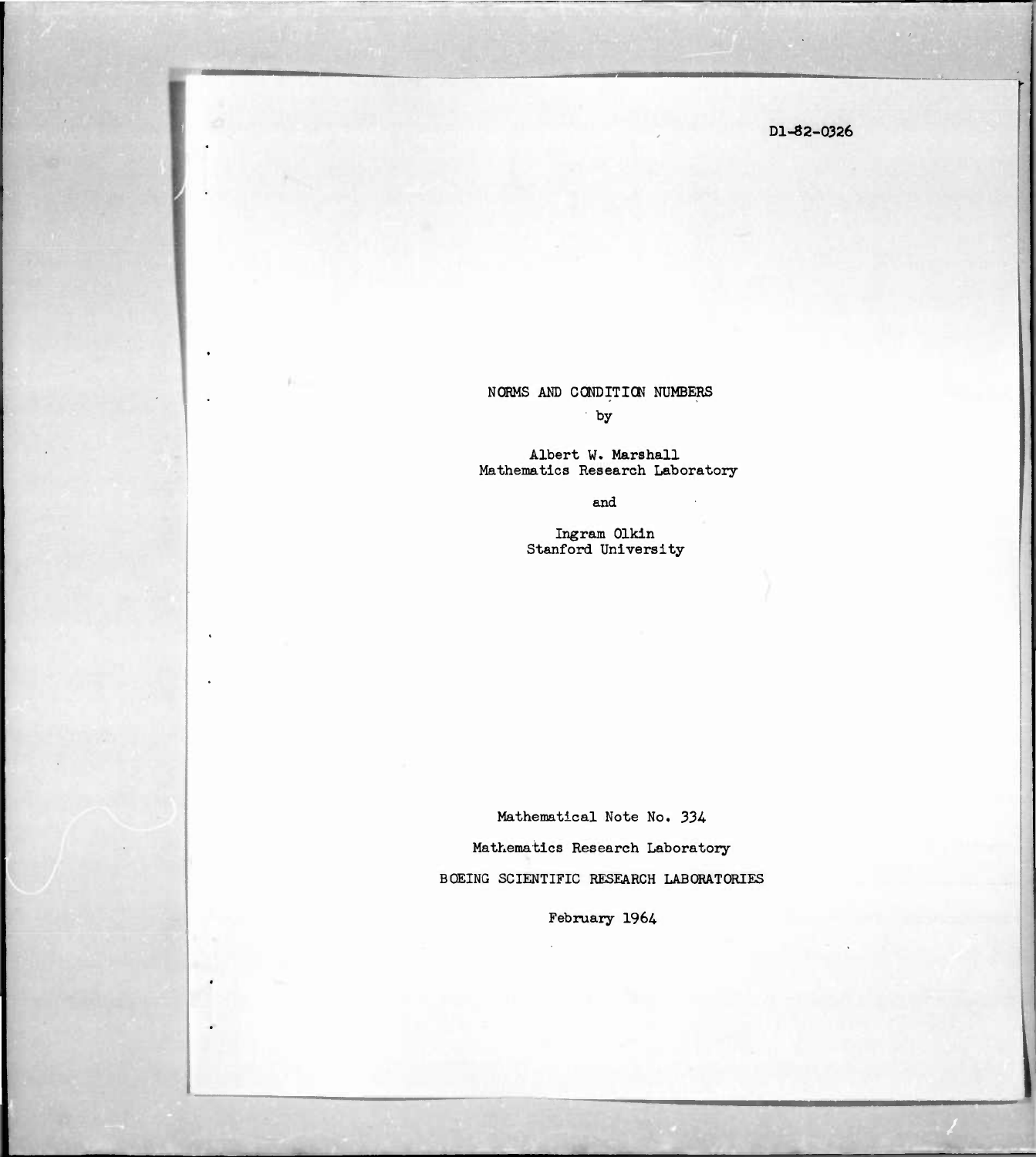#### SUMMARY

The condition number  $c_{\varphi}$  of a non-singular matrix A is defined by  $c_{\varphi}(A) = \varphi(A)\varphi(A^{-1})$ , where ordinary  $\varphi$  is a norm. It is known that for certain norms, the matrix AA\* is more "ill-conditioned" than A, i.e.,  $c_{\varphi}(A) \leq c_{\varphi}(AA^*)$ . We prove that this inequality holds whenever the norm  $\phi$  is unitarily invariant  $(\varphi(A)$  is a function of the characteristic roots of AA\*). However, we show that the inequality is independent of the usual norm axioms. Some more general inequalities are also obtained.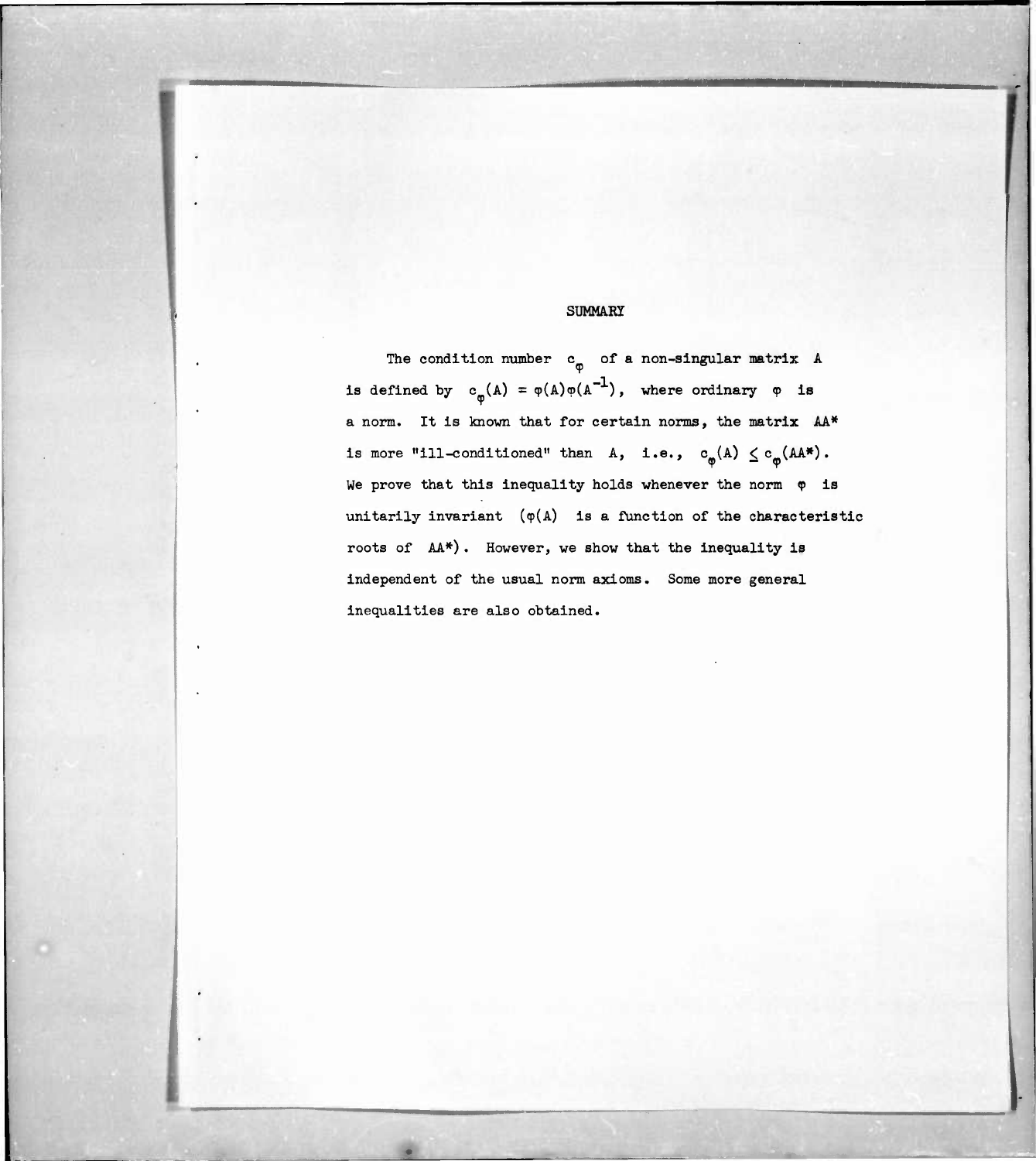NORMS AND CONDITION NUMBERS

By

Albert W. Marshall and Ingram Olkln

Boeing Scientific Research Laboratories and Stanford University

#### 1. Summary and Introduction.

The genesis of this study is the proposition that under certain conditions, the matrix AA\* is more "ill-conditioned" than A. More precisely, the condition number  $c_{\bf m}(\mathbf{A})$  is defined for non-singular matrices A as

$$
c_{\mathbf{Q}}(A) = \varphi(A) \varphi(A^{-1}),
$$

where ordinarily  $\varphi$  is a norm. The statement concerning ill-conditioning of AA\* is the inequality

(c) 
$$
c_{\phi}(A) \leq c_{\phi}(AA^{*})
$$
.

Where  $\varphi(A)$  is the maximum absolute characteristic root of A and where  $\varphi(A) = (tr \ AA^*)^{1/2}$ , inequality (c) was proved by 0. Tausky-Todd [6]. This raises the question of whether (c) is true for all norms. In this paper, we show that quite the contrary is true; (c) is independent of the usual norm axioms. However, we also prove that (c) does hold for a quite general class of norms.

In the course of proving these results, we obtain some inequalities for syrrmetric gauge functions, which may be of independent interest.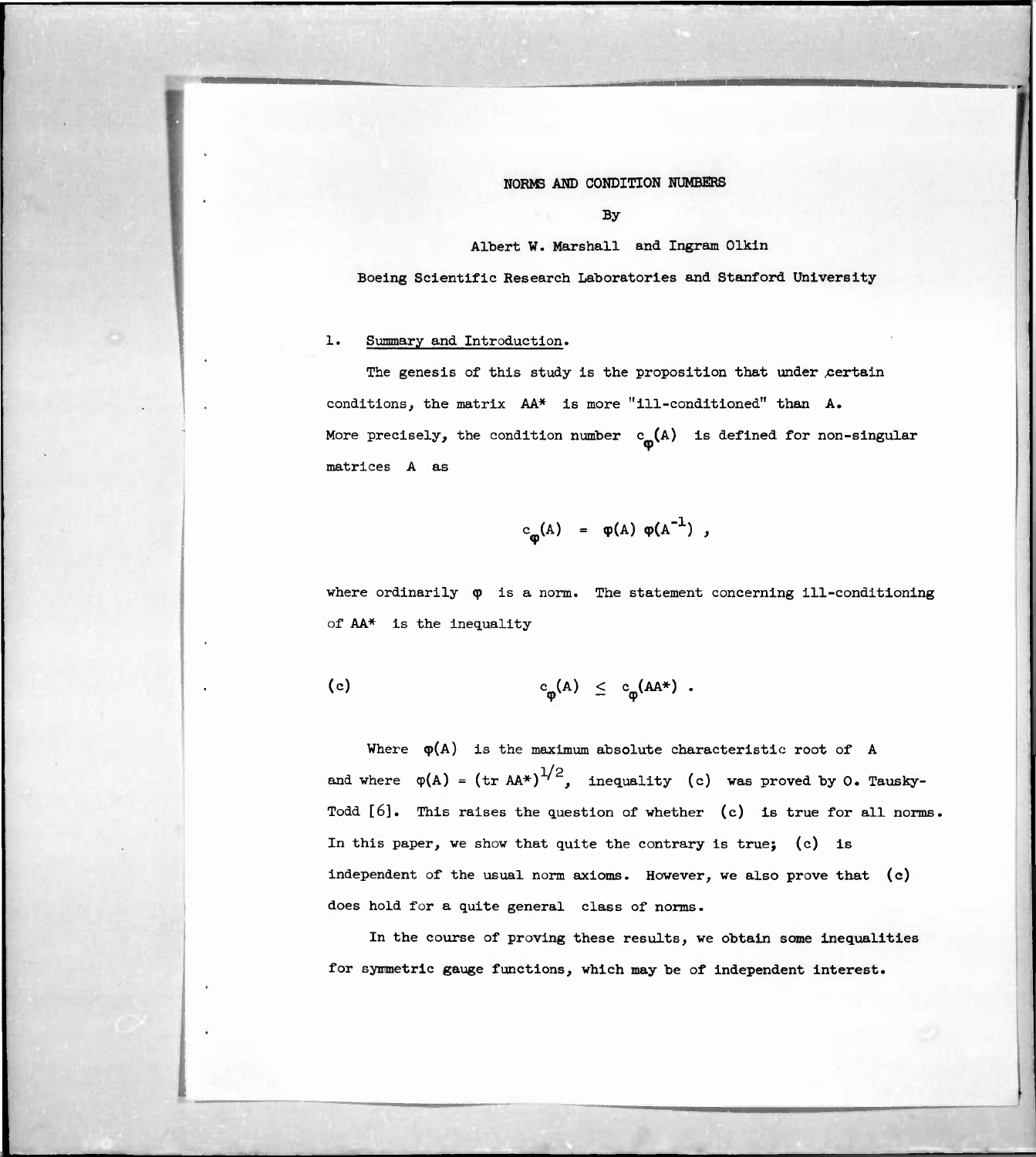#### 2. Gauge functions and matrix norms. We call  $\varphi$  a matrix norm if

$$
\varphi(A) > 0 \quad \text{when} \quad A \neq 0 ,
$$

$$
\varphi(\alpha A) = |\alpha| \varphi(A) \text{ for complex } \alpha ,
$$

$$
\varphi(A+B) \leq \varphi(A) + \varphi(B) .
$$

In addition to these basic axioms, various other conditions are sometimes imposed:

$$
\varphi(E_{i,j}) = 1,
$$

where  $E_{i,j}$  is the matrix with one in the  $(i,j)$ -th position and zero elsewhere,

$$
\varphi(AB) \leq \varphi(A) \varphi(B) ,
$$

(aVI)  $\varphi(A) = \varphi(UA) = \varphi(AU)$  for all unitary matrices U.

If  $\varphi$  satisfies al, all, alll, and aVI,  $\varphi$  is called a unitarily Invariant norm.

There is an important connection between unitarily invariant norms and symmetric gauge functions. A function  $\Phi$  on a complex vector space is called a gauge function if

 $\overline{c}$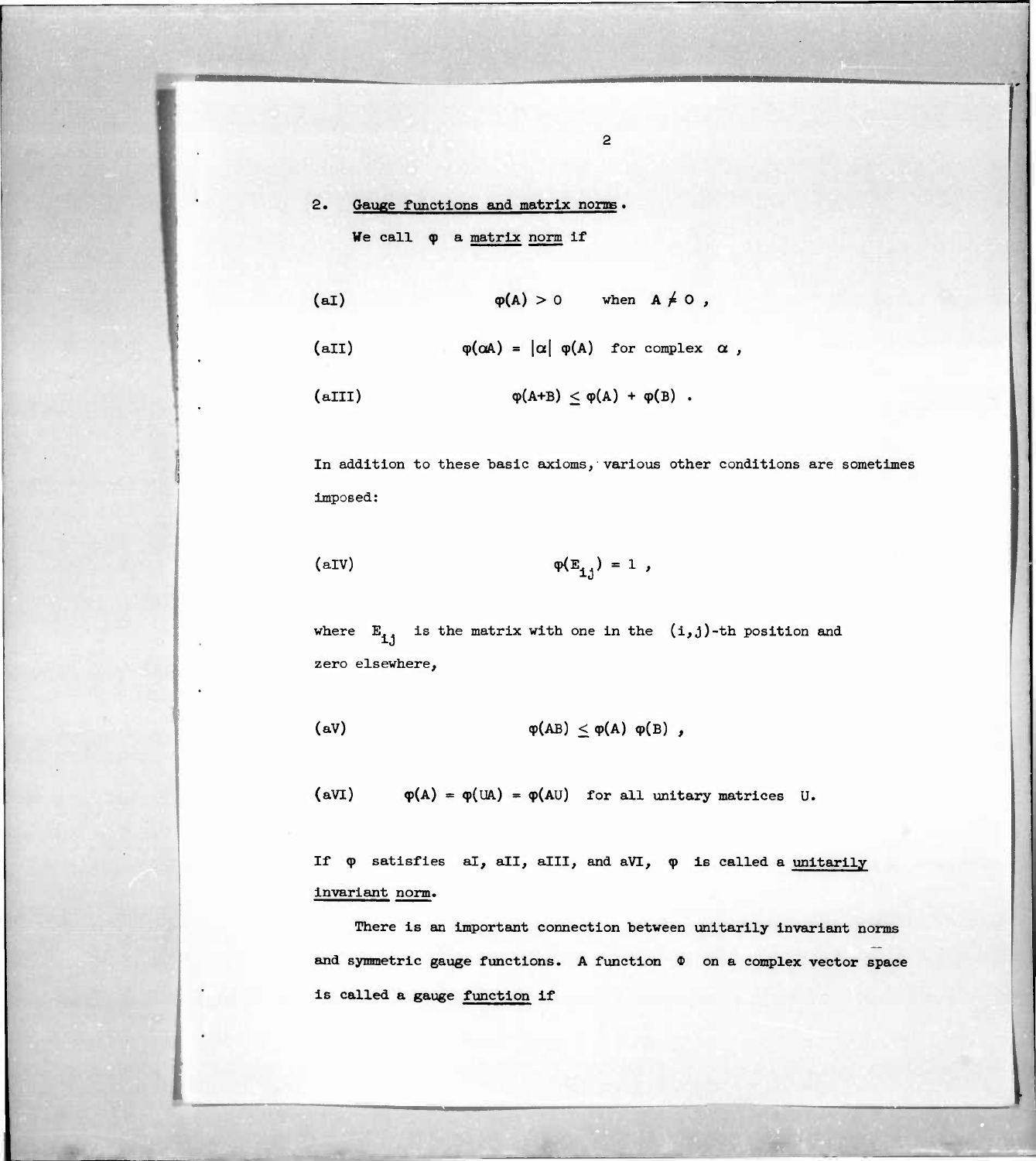(bI) 
$$
\Phi(u) > 0 \quad \text{when} \quad u \neq 0
$$

(bII) 
$$
\Phi(\alpha u) = |\alpha| \Phi(u) \text{ for complex } \alpha ,
$$

$$
\Phi(u+v) \leq \Phi(u) + \Phi(v) .
$$

Often it is convenient to assume, in addition, that

$$
\Phi(e_{4}) = 1,
$$

where  $e_i$  is the vector with one in the i-th place and zero elsewhere. If, in addition to bI, bII, and bIII,

$$
\Phi(u_1, \ldots, u_n) = \Phi(\epsilon_1 u_1, \ldots, \epsilon_n u_1)
$$

whenever  $\epsilon_j = \pm 1$  and  $(i_1,\ldots,i_n)$  is a permutation of  $(1,\ldots,n)$ , then  $\Phi$  is called a symmetric gauge function.

It was noted by Von Neumann  $[7]$  that a norm  $\varphi$  is unitarily invariant if and only if there exists a symmetric gauge function  $\Phi$ such that  $\varphi(A) = \varphi(\alpha)$  for all A, where  $\alpha_1^2, \ldots, \alpha_n^2$  are the eigenvalues of AA\*.

If  $\phi$  is a symmetric gauge function and u,v satisfy  $u_1 \le v_1$ ,  $i = 1, \ldots, n$ , then it follows  $[5, p. 85]$  that

$$
(\mathbf{2.1}) \qquad \qquad \mathbf{0}(\mathbf{u}_1, \ldots, \mathbf{u}_n) \leq \mathbf{0}(\mathbf{v}_1, \ldots, \mathbf{v}_n) \ .
$$

 $\overline{3}$ 

*mmmm*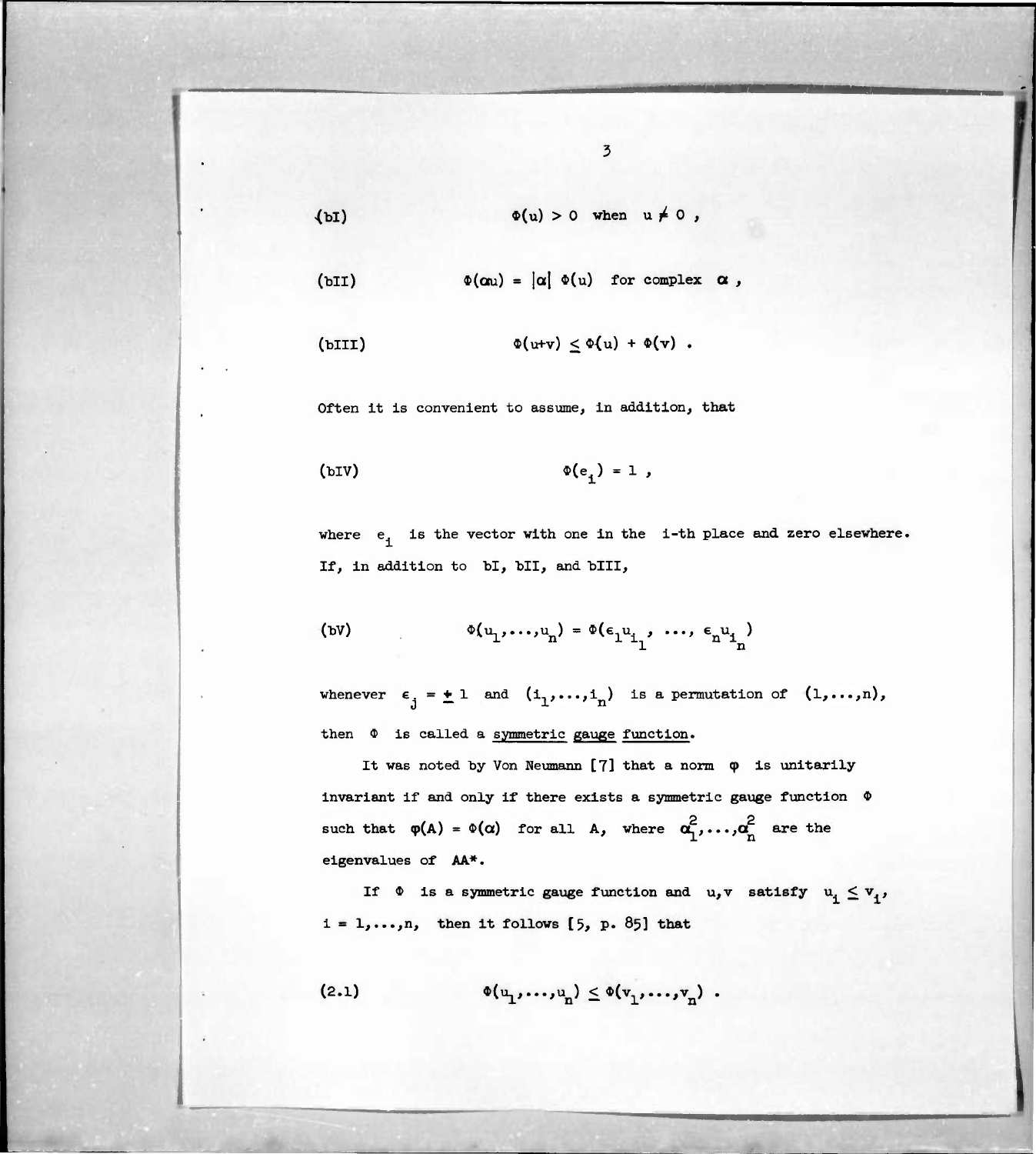**If \* is a symmetric gauge function satisfying blV, then [5, p.86]**

$$
(2.2) \quad \max_{i} |u_{1}| \leq \Phi(u_{1},...,u_{n}) \leq \sum_{i=1}^{n} |u_{i}|.
$$

If  $\phi$  is the unitarily invariant matrix norm determined by  $\phi$  as above, then it follows that

$$
\frac{\phi(AB)}{\phi(A)\ \phi(B)} \leq \frac{\sum\limits_{i=1}^{n} \lambda_i \ (ABB*A*)}{\left[\max\limits_{i} \lambda_i \ (AA*)\right] \left[\max\limits_{j} \lambda_j \ (BB*)\right]} \leq n,
$$

where  $\lambda_1(M)$  are the eigenvalues of M. Thus, for any  $k \ge n$ , kxp is a unitarily invariant matrix norm also satisfying aV. Of course,  $\varphi$  itself satisfies alV (since  $\varphi$  satisfies blV), and this property is destroyed by the renormalization.

#### 3- The condition number inequality.

Theorem  $3.1$ . If  $\phi$  is a unitarily invariant norm, then

(c) 
$$
c_{\phi}(A) \leq c_{\phi}(AA^*)
$$
.

If  $\Phi$  is a symmetric gauge function which determines  $\phi$ , then we may rewrite (c) in the form

 $\Phi(\alpha_1, \ldots, \alpha_n) \Phi(\alpha_1^{-1}, \ldots, \alpha_n^{-1}) \leq \Phi(\alpha_1^2, \ldots, \alpha_n^2) \Phi(\alpha_1^{-2}, \ldots, \alpha_n^{-2})$ .

Thus, Theorem 3.1 is a very special case of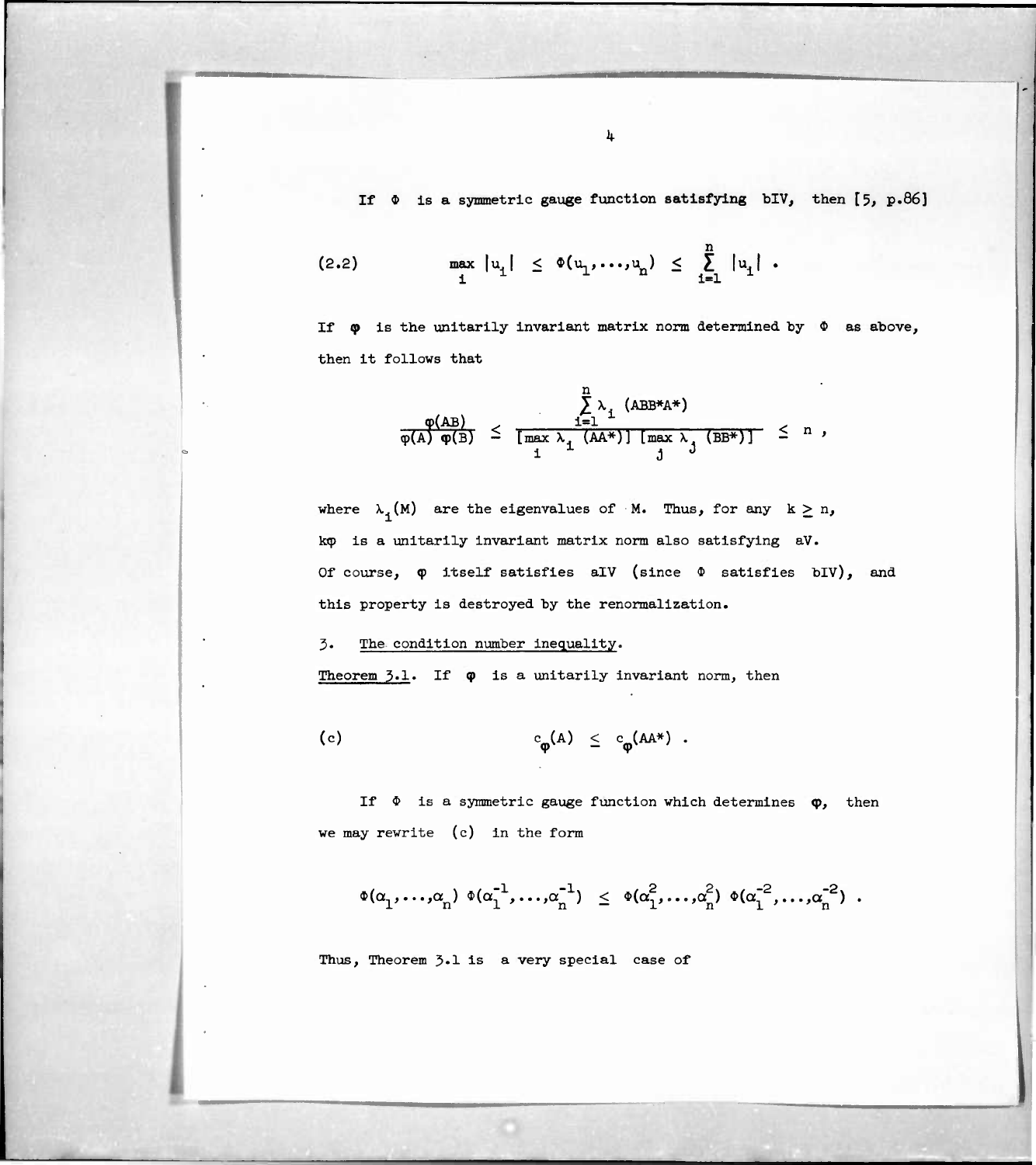**Theorem 3.2. If <I> is a symmetric gauge function, then**  $\Phi(\alpha_1^{\text{T}}, \ldots, \alpha_n^{\text{T}}) \Phi(\alpha_1^{-{\text{T}}}, \ldots, \alpha_n^{-{\text{T}}})$  is increasing in  $r > 0$ , where  $\alpha_i > 0$ . The proof of Theorem 5.2 is **embodied in the lemmas helow.**

We say 
$$
(a_1, \ldots, a_n)
$$
 is majorized by  $(b_1, \ldots, b_n)$ , written\n(a)  $\prec$  (b), if (i)  $a_1 \geq \cdots \geq a_n > 0$ ,  $b_1 \geq \cdots \geq b_n > 0$ ,\n(i)  $\sum_{1}^{k} a_1 \leq \sum_{1}^{k} b_1$ ,  $k = 1, \ldots, n-1$ , (iii)  $\sum_{1}^{n} a_1 = \sum_{1}^{n} b_1$ .

Lemma  $3.5$ . If  $(a) \prec (b)$ , and  $\Phi$  is a symmetric gauge function, then

$$
(3.1) \qquad \Phi(a_1, \ldots, a_n) \leq \Phi(b_1, \ldots, b_n) ,
$$

$$
(3.2) \quad \Phi(a_1^{-1},...,a_n^{-1}) \leq \Phi(b_1^{-1},...,b_n^{-1}).
$$

Proof. A proof of (3-1) has been given by Fan **[l]j** by an argument similar to his, we prove (3.2).

First, note that we can assume for h and **<sup>j</sup>** fixed, h < j,

$$
(3.3) \quad a_{h} = \alpha b_{h} + (1-\alpha) b_{j} \quad a_{j} = (1-\alpha) b_{h} + \alpha b_{j} \quad a_{i} = b_{i} \quad i \neq h, j \quad .
$$

That this is true follows from the fact that if  $(a) \prec (b)$ , then a can be derived from b by successive applications of a finite number of transformations of the form  $(5.3)$  (see  $[2, p. 47]$ ).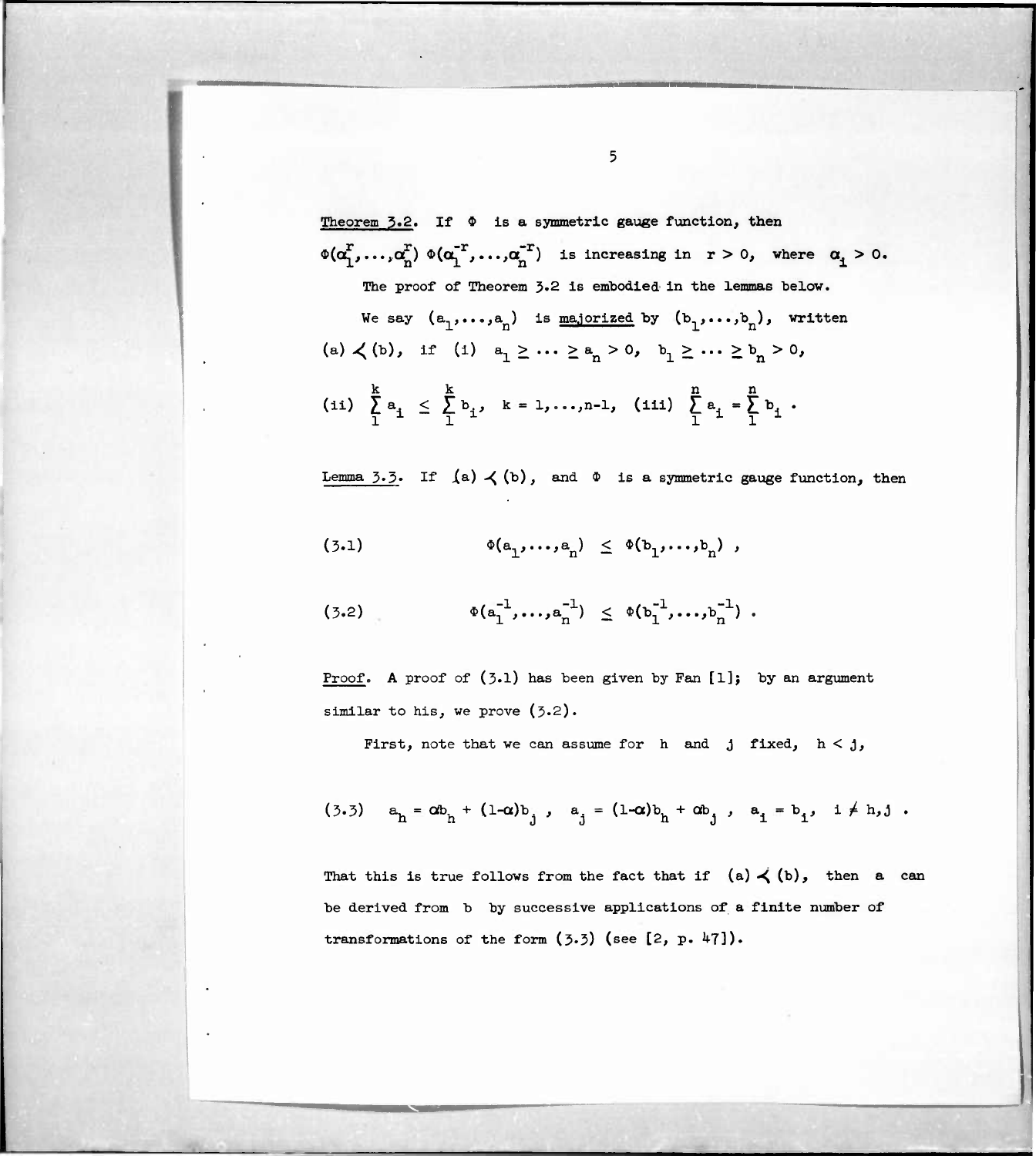Let 
$$
\tilde{b} = (b_1, ..., b_h, b_j, b_{h+1}, ..., b_{j-1}, b_h, b_{j+1}, ..., b_n)
$$
. By convexity,  

$$
(\alpha b_i + (1-\alpha)\tilde{b}_i)^{-1} \leq \alpha b_i^{-1} + (1-\alpha)\tilde{b}_i^{-1}.
$$

Then using  $(2.1)$ , it follows that

$$
\Phi(\mathbf{a}_{1}^{-1},...,\mathbf{a}_{n}^{-1}) = \Phi(\alpha \mathbf{b}_{1} + (1-\alpha)\widetilde{\mathbf{b}}_{1})^{-1}, \dots, (\alpha \mathbf{b}_{n} + (1-\alpha)\widetilde{\mathbf{b}}_{n})^{-1}
$$
  

$$
\leq \Phi(\alpha \mathbf{b}_{1}^{-1} + (1-\alpha)\widetilde{\mathbf{b}}_{1}^{-1}, \dots, \alpha \mathbf{b}_{n}^{-1} + (1-\alpha)\widetilde{\mathbf{b}}_{n}^{-1})
$$
  

$$
\leq \alpha \Phi(\mathbf{b}_{1}^{-1},...,\mathbf{b}_{n}^{-1}) + (1-\alpha) \Phi(\widetilde{\mathbf{b}}_{1}^{-1},...,\widetilde{\mathbf{b}}_{n}^{-1}) \cdot \parallel
$$

As a consequence of Lemma  $\overline{3.5}$ ., we have that if (a)  $\overline{4}$  (b) then

$$
\Phi(a_1, ..., a_n) \Phi(a_1^{-1}, ..., a_n^{-1}) \leq \Phi(b_1, ..., b_n) \Phi(b_1^{-1}, ..., b_n^{-1}).
$$

The proof of Theorem 3.2 is completed by the following

 $\textbf{\underline{Lemma 3.4.}} \quad \text{If} \quad \alpha_1 \geq \cdots \geq \alpha_n > 0 \quad \text{and} \quad \mathtt{a_i} \,=\, \alpha_i^{\mathtt{r}} \,\,\big/\,\, \mathtt{\Sigma} \,\,\alpha_j^{\mathtt{r}}, \quad \mathtt{b_i} \,=\, \alpha_i^{\mathtt{S}} \,\,\big/\,\, \mathtt{\Sigma} \,\,\alpha_j^{\mathtt{S}},$  $0 < r < s$ , then  $(a) \nightharpoonup (b)$ .

Proof. We must show that for all k,

$$
\frac{\sum_{i=1}^{k} \alpha_i^r}{\sum_{i=1}^{n} \alpha_i^r} \leq \frac{\sum_{i=1}^{k} \alpha_i^s}{\sum_{i=1}^{n} \alpha_i^s}, \qquad r < s ,
$$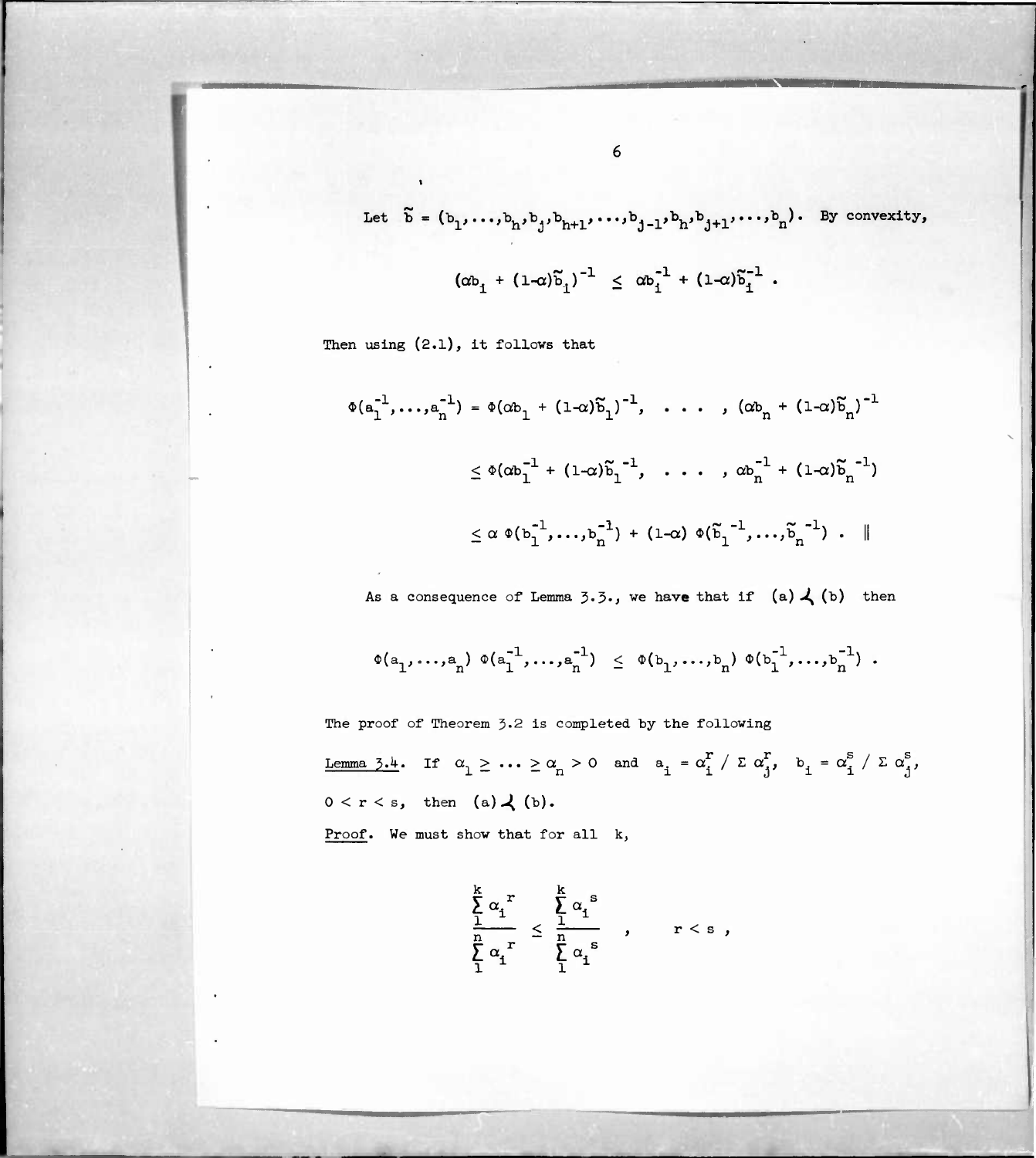which is true if and only if

$$
\sum_{1}^{k} \alpha_{i}^{s} \sum_{k+1}^{n} \alpha_{j}^{r} - \sum_{1}^{k} \alpha_{i}^{r} \sum_{k+1}^{n} \alpha_{j}^{s} = \sum_{i=1}^{k} \alpha_{i}^{r} \sum_{j=k+1}^{n} \alpha_{j}^{r} (\alpha_{i}^{s-r} - \alpha_{j}^{s-r}) \geq 0.
$$

 $\overline{7}$ 

The latter follows from  $\alpha_i \ge \alpha_j$ , i < j.  $\parallel$ Observe that by  $(3.1)$  and Lemma  $3.4$ , we have

$$
\frac{\Phi(\alpha_1^F,\ldots,\alpha_n^F)}{\Phi(\alpha_1^S,\ldots,\alpha_n^S)} \leq \frac{\sum \alpha_1^F}{\sum \alpha_1^S}
$$

In view of (2.2), it is perhaps natural to expect that

$$
(3.4) \frac{\alpha_1^r}{\alpha_1^s} \leq \frac{\Phi(\alpha_1^r, \ldots, \alpha_n^r)}{\Phi(\alpha_1^s, \ldots, \alpha_n^s)} \leq \frac{\sum \alpha_1^r}{\sum \alpha_1^s}, \quad 0 < r < s, \alpha_1 \geq \ldots \geq \alpha_n > 0 ,
$$

for any symmetric gauge function  $\Phi$ . To see this we need only prove the left hand inequality, which may be written in the form

$$
(3.5) \qquad \Phi([\frac{\alpha_1}{\alpha_1}]^s, \ldots, [\frac{\alpha_n}{\alpha_1}]^s) \leq \Phi([\frac{\alpha_1}{\alpha_1}]^r, \ldots, [\frac{\alpha_n}{\alpha_1}]^r) ,
$$

and which is a consequence of (2.1).

An interesting counterpart to Theorem  $3.2$  can be obtained from  $(3.4)$ . Theorem  $3.5$ . If  $\phi$  is a symmetric gauge function satisfying bIV, then 1  $\left[\begin{smallmatrix}\Phi(\alpha_1^T, \ldots, \alpha_n^T)\end{smallmatrix}\right]^T$  is decreasing in  $r > 0$  whenever  $\alpha_i > 0$ ,  $i = 1, 2, \ldots, n$ .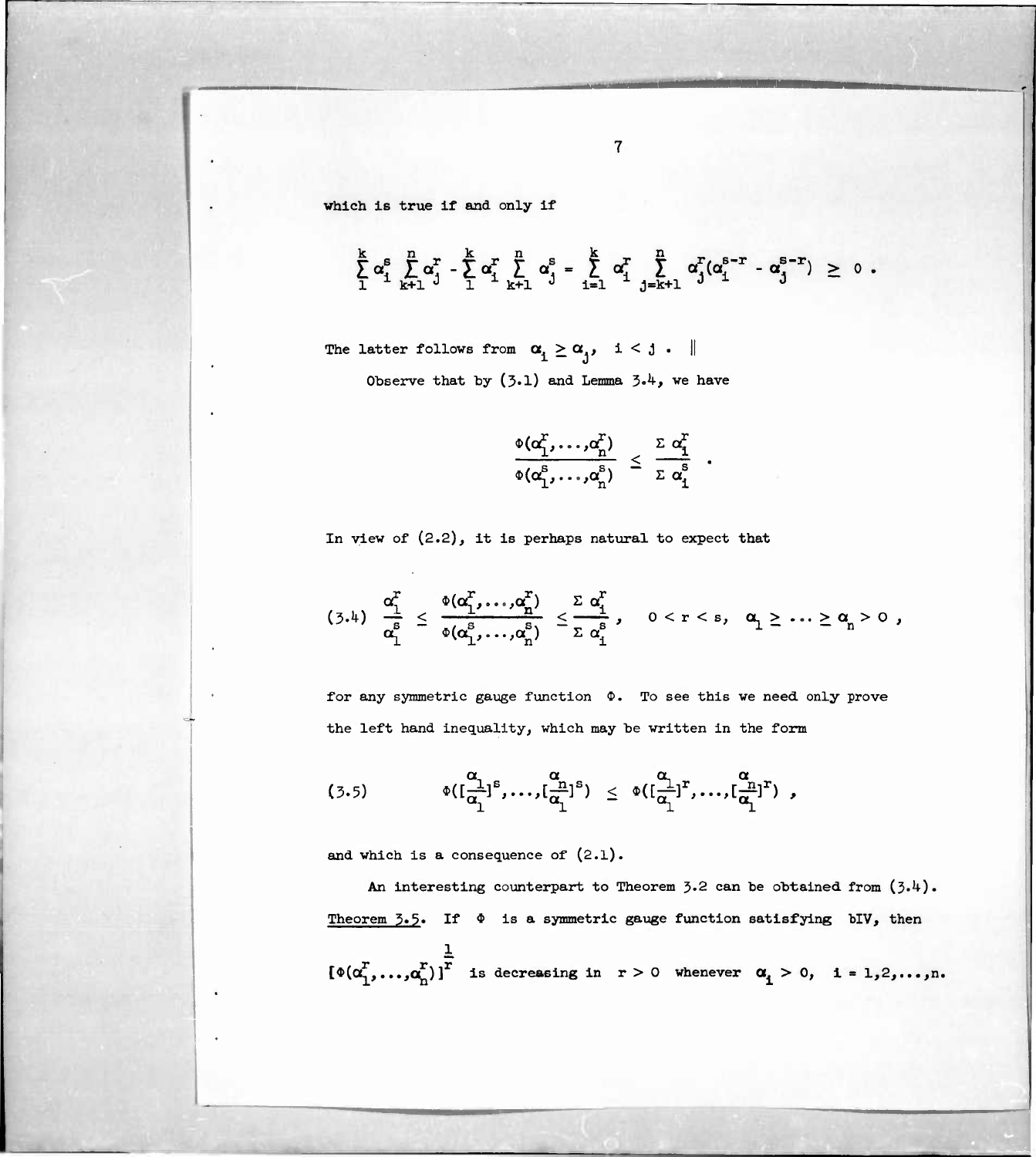Thus 
$$
[\Phi(\alpha_1^r, ..., \alpha_n^r) \Phi(\alpha_1^{-r}, ..., \alpha_n^{-r})]^{\frac{1}{r}}
$$
 is decreasing in  $r > 0$ .

**Proof. We have that**

$$
1 \leq \phi([\frac{\alpha_1}{\alpha_1}]^s, \ldots, [\frac{\alpha_n}{\alpha_1}]^s) \leq \phi([\frac{\alpha_1}{\alpha_1}]^r, \ldots, [\frac{\alpha_n}{\alpha_1}]^r) ,
$$

the first inequality by  $bIV$  and  $(2.1)$ . The second inequality is  $(3.5)$ . Thus

$$
\{\varphi([\frac{\alpha}{\alpha_1}]^s,\ldots,[\frac{\alpha}{\alpha_1}]^s)\}^r\ \leq \{\varphi([\frac{\alpha_1}{\alpha_1}]^r,\ldots,[\frac{\alpha}{\alpha_1}]^r)\}^r\ \leq\ \{\varphi([\frac{\alpha_1}{\alpha_1}]^r,\ldots,[\frac{\alpha}{\alpha_1}]^r)\}^s\ ,
$$

so that

$$
(\Phi([\frac{\alpha}{\alpha_1}]^s,\ldots,[\frac{\alpha}{\alpha_1}]^s))^{\frac{1}{s}}\ \leq\ (\Phi([\frac{\alpha}{\alpha_1}]^r,\ldots,[\frac{\alpha}{\alpha_1}]^r))^{\frac{1}{r}}\ .
$$

The theorem now follows from bII. ||

Theorem 3.5 can, of course, be specialized to yield a kind of converse to (c).

Theorem  $3.6$ . If  $\phi$  is a unitarily invariant norm satisfying alV, then

$$
(c*) \qquad [c_{\varphi}(AA*)]^{1/2} \leq c_{\varphi}(A) .
$$

Condition (c\*) can also be obtained under somewhat different hypotheses. In particular, if  $\varphi$  satisfies aV, then

8

MM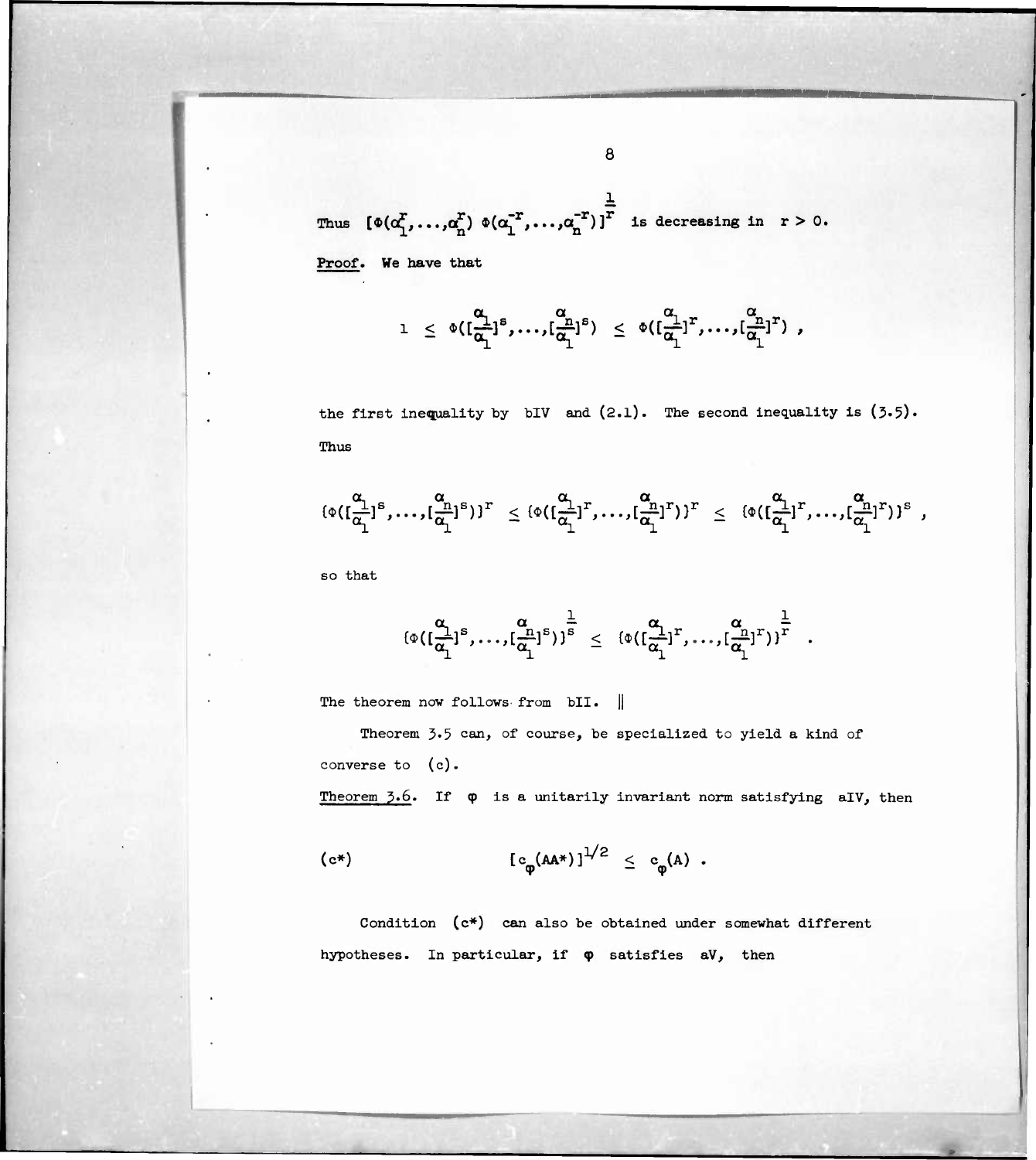$c_m(AA^*) = \varphi(AA^*) \varphi(AA^*)^{-1}$  )  $\leq \varphi(A) \varphi(A^{-1}) \varphi(A^*) \varphi(A^{*-1}) = c(A) c(A^*)$ 

If also  $\varphi(A) = \varphi(A^*)$ , then (c\*) follows. Of course,  $\varphi(A) = \varphi(A^*)$ if  $\varphi$  is unitarily invariant.

#### *k.* Independence of the norm axioms and (c).

It is our purpose here to show that the condition number inequality (c) does not follow from the usual norm axioms  $aI - aV$ . In fact, all, alll, alV, aV and (c) are independent. Remark. It has been shown by Ostrowski [3] that aI is implied by aII, aIII, aV, together with  $\varphi(A) \neq 0$ , so that aI is not included in the list of independent properties. Rella *[k]* has shown that all, alli, alv and aV are independent, and we add (c) to this list.

The results which prove the independence of  $aII - aV$  and  $(c)$ are summarized in the following table, where  $+$  (-) indicates that a property is true (false).

| $\varphi(A)$                                                                                               | aII | aIII | aIV | aV | (c) |
|------------------------------------------------------------------------------------------------------------|-----|------|-----|----|-----|
|                                                                                                            |     |      |     |    |     |
| $(rank A)$ (tr $AA^{*}$ ) <sup>1/2</sup>                                                                   |     |      |     | ተ  |     |
| n max $ a_{ij} $                                                                                           |     |      |     |    |     |
|                                                                                                            |     |      |     |    |     |
| $\begin{aligned} \max \ \big  \mathbf{a_{i,j}} \big  \\ \sum \ \big  \mathbf{a_{i,j}} \big  \end{aligned}$ |     |      |     |    |     |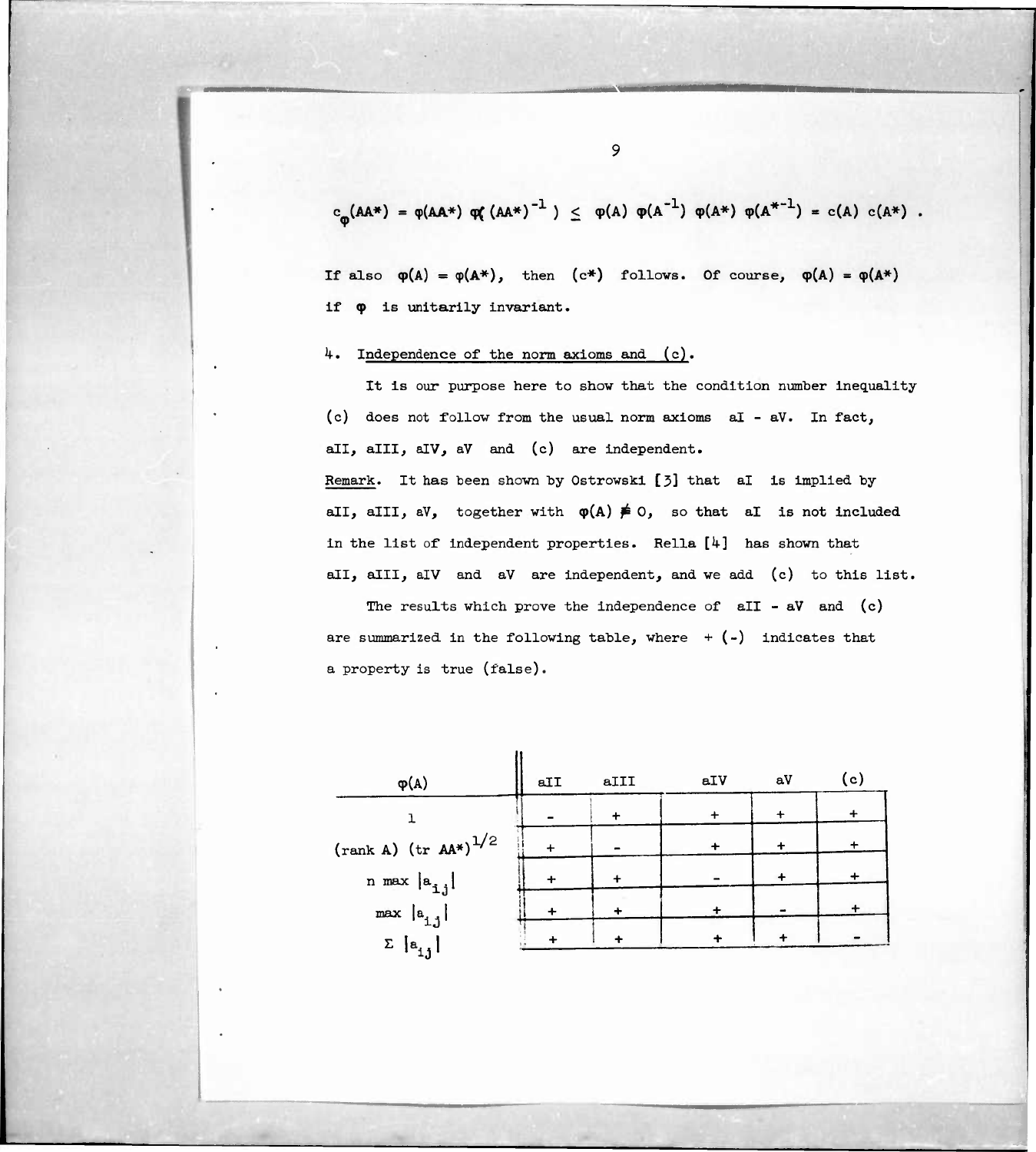The remainder of this paper is devoted to proving the propositions indicated in the table.

The results for  $\varphi(A) = 1$  are obvious, so we begin by considering  $\varphi(A) = (\text{rank } A)(\text{tr } AA^*)^{1/2}$ . In this case, all and all are obvious, and (c) follows from Theorem 3.1, since  $(\text{tr A}A^*)^{1/2}$  is unitarily invariant. As is well known,  $\text{(trAA*)}^{1/2}$  satisfies aV; this together with rank  $AB < (rank A)(rank B)$  yields aV for  $\varphi(A) = (\text{rank } A)(\text{tr } AA^*)^{1/2}$ . That alll is violated may be seen by taking  $A = I$  and B the matrix with a unit in the  $(1,1)$ -th place and zeros elsewhere.

For  $\varphi(A)$  = n max  $[a_{i,j}]$  and max  $[a_{i,j}]$  the first four columns of the table are well known, and we need only prove (c). Let e be the row vector with one in the i-th position and zero elsewhere. Denote  $M^{-1} = (m^{i,j})$  where  $M = (m_{i,j})$ , and let  $U = AA^*$ . By Cauchy's inequality,

$$
|a_{1j}| |a^{\alpha\beta}| = |e_1Ae_j^*| |e_{\alpha}A^{-1}e_{\beta}^*| \leq [ (e_1Ue_j^*)(e_je_j^*)(e_{\alpha}e_{\alpha}^*)(e_{\beta}U^{-1}e_{\beta}^*) ]^{1/2}
$$
  
=  $(u_{11}u^{\beta\beta})^{1/2}$ .

Hence,

$$
\max_{i,j} |a_{ij}| \max_{\alpha,\beta} |a^{\alpha\beta}| \leq (\max_i |u_{1i}| \max_{\alpha} |u^{\alpha\alpha}|)^{1/2},
$$

or

$$
c_{\varphi}(A) \leq [c_{\varphi}(AA^*)]^{1/2}
$$

Since  $U = AA^*$  is positive semi-definite,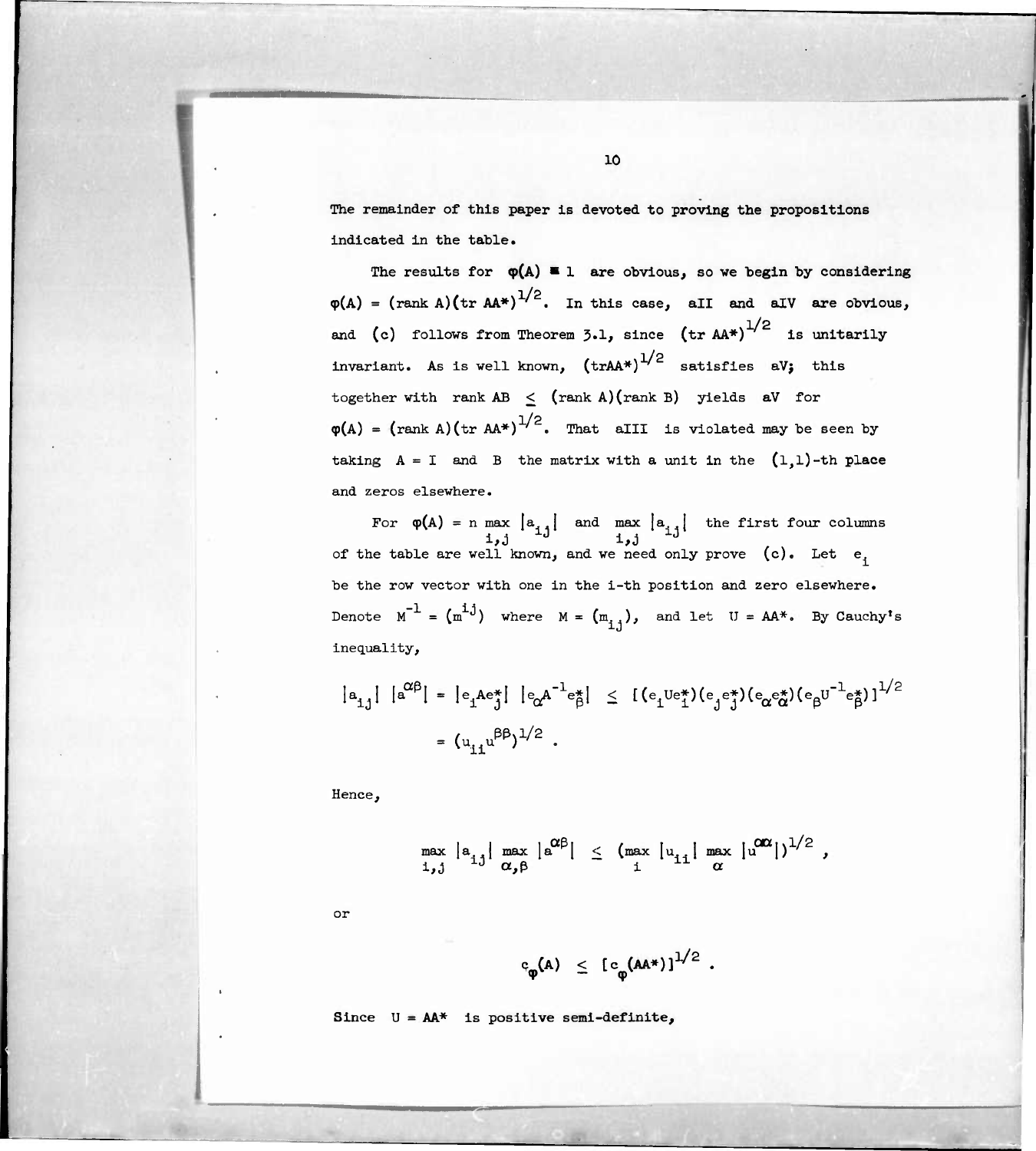$$
u_{11}u^{11} = (e_1Ue_1^*) (e_1U^{-1}e_1^*) \ge (e_1e_1^*)^2 = 1
$$
,

and it follows that  $c_{\phi} (AA^*) \geq 1$ . Thus, we have that

$$
(\text{4.1}) \quad c_{\phi}(\text{A}) \leq \left[ c_{\phi}(\text{AA*}) \right]^{1/2} \leq c_{\phi}(\text{AA*}) ,
$$

which gives (c).

Note that the left inequality of  $(4.1)$  is a reversal of inequality  $(c*)$ . That  $(4.1)$  also holds if  $\varphi(A)$  is the maximum of the absolute values of the characteristic values of A was proved by 0. Tausky-Todd [6]. Since the first four columns of the table are well known for

 $\varphi(A) = \Sigma[a_{1,1}],$  we again need consider only (c). If  $A = \begin{pmatrix} B & 0 \\ 0 & -1 \end{pmatrix}$ , 0 n I where  $B = \begin{pmatrix} 2 & 1 \ -1 & 2 \end{pmatrix}$ . Then (c) is violated.

**II 111**